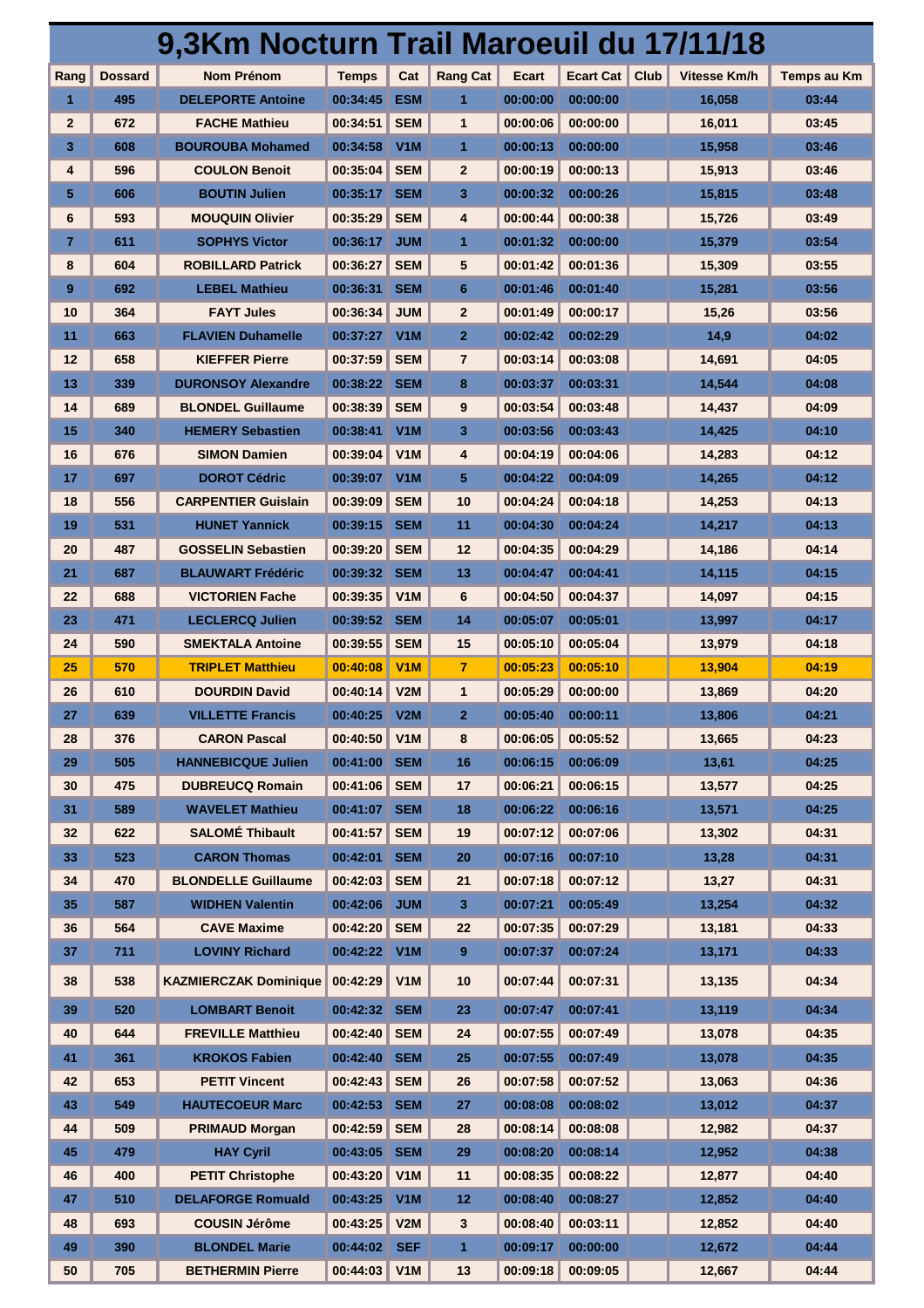| 51  | 612 | <b>LEGRAND Vincent</b>        | 00:44:19     | V1M              | 14                      | 00:09:34 | 00:09:21 | 12,591 | 04:46 |
|-----|-----|-------------------------------|--------------|------------------|-------------------------|----------|----------|--------|-------|
| 52  | 584 | <b>OCRE Gaetan</b>            | 00:44:37     | <b>SEM</b>       | 30                      | 00:09:52 | 00:09:46 | 12,507 | 04:48 |
| 53  | 465 | <b>CLEMENT Paul</b>           | 00:44:41     | <b>SEM</b>       | 31                      | 00:09:56 | 00:09:50 | 12,488 | 04:48 |
| 54  | 669 | <b>PIPON Antoine</b>          | 00:44:44     | V <sub>1</sub> M | 15                      | 00:09:59 | 00:09:46 | 12,474 | 04:49 |
| 55  | 318 | <b>AERTS Francois</b>         | 00:44:51     | V1M              | 16                      | 00:10:06 | 00:09:53 | 12,441 | 04:49 |
| 56  | 598 | <b>GIZZI Dorothée</b>         | 00:44:51     | V2F              | $\mathbf{1}$            | 00:10:06 | 00:00:00 | 12,441 | 04:49 |
| 57  | 633 | <b>WDOWIAK Olivier</b>        | 00:45:00     | V1M              | 17                      | 00:10:15 | 00:10:02 | 12,4   | 04:50 |
| 58  | 322 | <b>DELÉTROY Axel</b>          | 00:45:15     | <b>SEM</b>       | 32                      | 00:10:30 | 00:10:24 | 12,331 | 04:52 |
| 59  | 690 | <b>MARECHAL Tom</b>           | 00:45:26     | <b>JUM</b>       | $\overline{\mathbf{4}}$ | 00:10:41 | 00:09:09 | 12,282 | 04:53 |
| 60  | 473 | <b>MAZURE Sébastien</b>       | 00:45:30     | V1M              | 18                      | 00:10:45 | 00:10:32 | 12,264 | 04:54 |
| 61  | 375 | <b>VALLET Marie</b>           | 00:45:32     | V1F              | $\mathbf{1}$            | 00:10:47 | 00:00:00 | 12,255 | 04:54 |
| 62  | 613 | <b>LEGERE Philippe</b>        | 00:45:44     | V3M              | $\mathbf{1}$            | 00:10:59 | 00:00:00 | 12,201 | 04:55 |
| 63  | 548 | <b>MIGASZEWSKI Franck</b>     | 00:45:56     | V1M              | 19                      | 00:11:11 | 00:10:58 | 12,148 | 04:56 |
| 64  | 484 | <b>DELCOURT Nathan</b>        | 00:46:12     | <b>JUM</b>       | 5                       | 00:11:27 | 00:09:55 | 12,078 | 04:58 |
| 65  | 567 | <b>FOURNIER Matthieu</b>      | 00:46:15     | <b>SEM</b>       | 33                      | 00:11:30 | 00:11:24 | 12,065 | 04:58 |
| 66  | 415 | <b>MARCHAND Alexis</b>        | 00:46:18     | <b>SEM</b>       | 34                      | 00:11:33 | 00:11:27 | 12,052 | 04:59 |
| 67  | 517 | <b>LEJEUNE Pascal</b>         | 00:46:23     | V1M              | 20                      | 00:11:38 | 00:11:25 | 12,03  | 04:59 |
| 68  | 444 | <b>TANCHON Baptiste</b>       | 00:46:27     | <b>SEM</b>       | 35                      | 00:11:42 | 00:11:36 | 12,013 | 05:00 |
| 69  | 408 | <b>CUCUZZELLA Arnaud</b>      | 00:46:28     | V1M              | 21                      | 00:11:43 | 00:11:30 | 12,009 | 05:00 |
| 70  | 664 | <b>NONCLERCQ Gérald</b>       | 00:46:28     | V <sub>1</sub> M | 22                      | 00:11:43 | 00:11:30 | 12,009 | 05:00 |
| 71  | 338 | <b>KOPERSKI Lucie</b>         | 00:47:04     | <b>SEF</b>       | $\overline{2}$          | 00:12:19 | 00:03:02 | 11,856 | 05:04 |
| 72  | 575 | <b>VONARX Francois xavier</b> | 00:47:07     | <b>SEM</b>       | 36                      | 00:12:22 | 00:12:16 | 11,843 | 05:04 |
| 73  | 434 | <b>COPIN Pierre</b>           | 00:47:10     | V1M              | 23                      | 00:12:25 | 00:12:12 | 11,83  | 05:04 |
| 74  | 521 | <b>BAYART Nicolas</b>         | 00:47:13     | <b>SEM</b>       | 37                      | 00:12:28 | 00:12:22 | 11,818 | 05:05 |
| 75  | 542 | <b>STACHON Guillaume</b>      | 00:47:21     | V2M              | $\overline{\mathbf{4}}$ | 00:12:36 | 00:07:07 | 11,785 | 05:05 |
| 76  | 413 | <b>POTRZEBA Sebastien</b>     | 00:47:37     | V1M              | 24                      | 00:12:52 | 00:12:39 | 11,719 | 05:07 |
| 77  | 713 | <b>RIEZ Benjamin</b>          | 00:47:43     | <b>SEM</b>       | 38                      | 00:12:58 | 00:12:52 | 11,694 | 05:08 |
| 78  | 414 | <b>DUFRENNE Patrice</b>       | 00:47:44     | V1M              | 25                      | 00:12:59 | 00:12:46 | 11,69  | 05:08 |
| 79  | 455 | <b>DUMONT François</b>        | 00:47:51 V1M |                  | 26                      | 00:13:06 | 00:12:53 | 11,661 | 05:09 |
| 80  | 617 | <b>LAMAND Jean-Claude</b>     | 00:48:10     | V2M              | 5                       | 00:13:25 | 00:07:56 | 11,585 | 05:11 |
| 81  | 597 | <b>ZEROUAL Lucie</b>          | 00:48:12     | <b>SEF</b>       | 3                       | 00:13:27 | 00:04:10 | 11,577 | 05:11 |
| 82  | 353 | <b>PONCE Pascale</b>          | 00:48:14     | V <sub>1</sub> F | $\mathbf{2}$            | 00:13:29 | 00:02:42 | 11,569 | 05:11 |
| 83  | 684 | <b>DANJOUX Eddy</b>           | 00:48:18     | V <sub>1</sub> M | 27                      | 00:13:33 | 00:13:20 | 11,553 | 05:12 |
| 84  | 435 | <b>RICART Aurelie</b>         | 00:48:21     | <b>SEF</b>       | 4                       | 00:13:36 | 00:04:19 | 11,541 | 05:12 |
| 85  | 647 | <b>GUÉRIN Fabien</b>          | 00:48:25     | V1M              | 28                      | 00:13:40 | 00:13:27 | 11,525 | 05:12 |
| 86  | 476 | <b>GUERLET Mary</b>           | 00:48:33     | <b>SEF</b>       | 5                       | 00:13:48 | 00:04:31 | 11,493 | 05:13 |
| 87  | 592 | <b>GODIN Timothe</b>          | 00:48:38     | <b>SEM</b>       | 39                      | 00:13:53 | 00:13:47 | 11,474 | 05:14 |
| 88  | 474 | <b>DUBREUCQ Justine</b>       | 00:48:45     | <b>SEF</b>       | 6                       | 00:14:00 | 00:04:43 | 11,446 | 05:15 |
| 89  | 311 | <b>DABLEMONT Damien</b>       | 00:48:50     | <b>SEM</b>       | 40                      | 00:14:05 | 00:13:59 | 11,427 | 05:15 |
| 90  | 313 | <b>GAUL Fabien</b>            | 00:48:50     | <b>SEM</b>       | 41                      | 00:14:05 | 00:13:59 | 11,427 | 05:15 |
| 91  | 314 | <b>PITON Romain</b>           | 00:48:52 SEM |                  | 42                      | 00:14:07 | 00:14:01 | 11,419 | 05:15 |
| 92  | 513 | <b>WOJCIK Nicolas</b>         | 00:48:55     | <b>SEM</b>       | 43                      | 00:14:10 | 00:14:04 | 11,407 | 05:16 |
| 93  | 659 | <b>LALOUX Jean pierre</b>     | 00:49:00 V2M |                  | 6                       | 00:14:15 | 00:08:46 | 11,388 | 05:16 |
| 94  | 591 | <b>HANIQUAUT Julien</b>       | 00:49:01     | V1M              | 29                      | 00:14:16 | 00:14:03 | 11,384 | 05:16 |
| 95  | 448 | <b>CRUYPENINCK Mathieu</b>    | 00:49:04     | <b>SEM</b>       | 44                      | 00:14:19 | 00:14:13 | 11,372 | 05:17 |
| 96  | 515 | <b>LEVÉ Ludovic</b>           | 00:49:04     | V <sub>1</sub> M | 30                      | 00:14:19 | 00:14:06 | 11,372 | 05:17 |
| 97  | 651 | <b>DIEVAL Sophie</b>          | 00:49:06     | <b>SEF</b>       | $\overline{7}$          | 00:14:21 | 00:05:04 | 11,365 | 05:17 |
| 98  | 426 | <b>TIRTAINE Cedric</b>        | 00:49:07     | V1M              | 31                      | 00:14:22 | 00:14:09 | 11,361 | 05:17 |
| 99  | 691 | <b>MARECHAL Didier</b>        | 00:49:10 V2M |                  | $\overline{7}$          | 00:14:25 | 00:08:56 | 11,349 | 05:17 |
| 100 | 433 | <b>DEPLANQUE Yann</b>         | 00:49:11     | V1M              | 32                      | 00:14:26 | 00:14:13 | 11,345 | 05:17 |
| 101 | 573 | <b>HARFAUX Flore</b>          | 00:49:20     | <b>SEF</b>       | 8                       | 00:14:35 | 00:05:18 | 11,311 | 05:18 |
| 102 | 357 | <b>GALET Aymeric</b>          | 00:49:21     | V1M              | 33                      | 00:14:36 | 00:14:23 | 11,307 | 05:18 |
| 103 | 667 | <b>CUVELLIEZ Christelle</b>   | 00:49:30     | V2F              | $\mathbf{2}$            | 00:14:45 | 00:04:39 | 11,273 | 05:19 |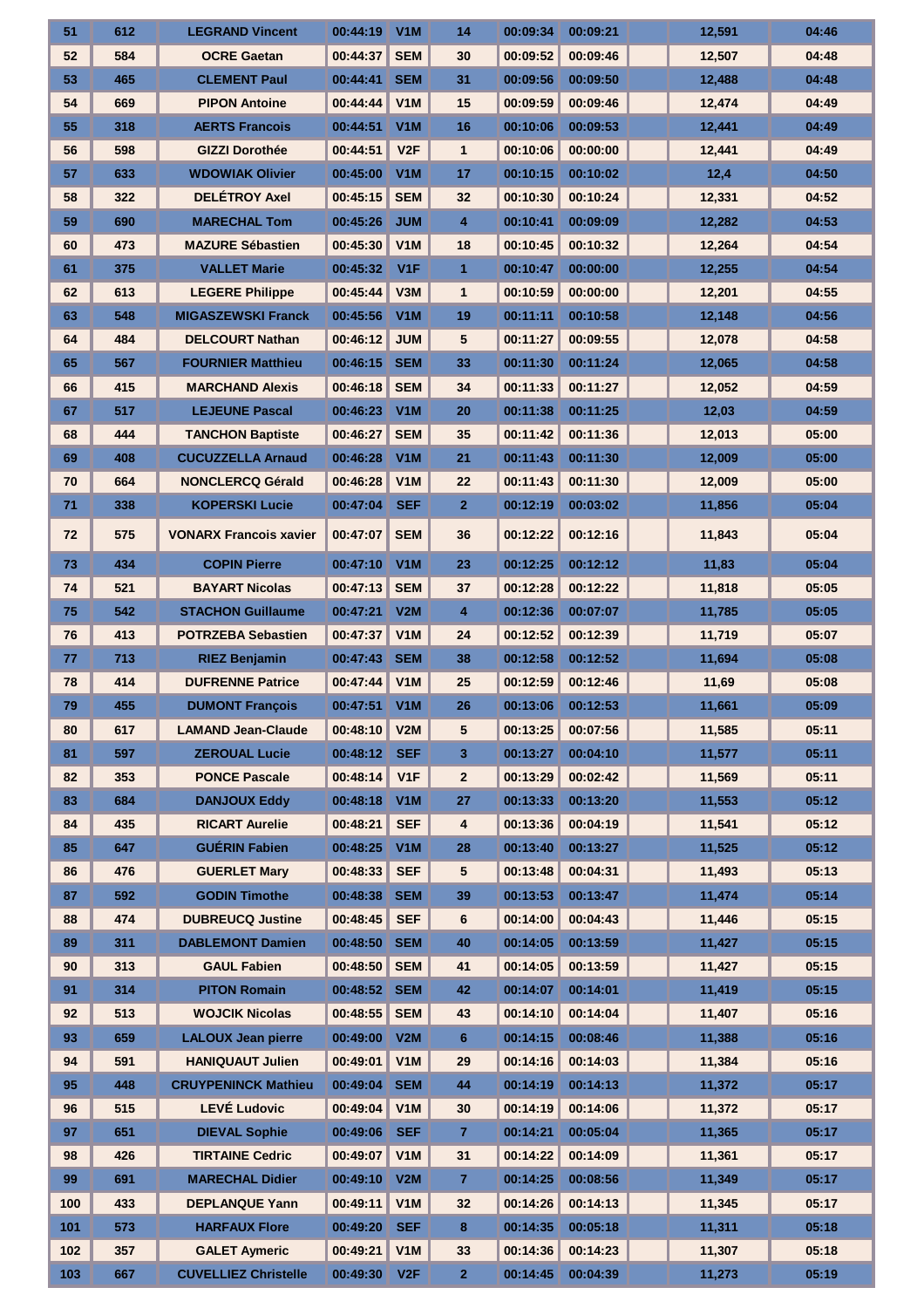| 104 | 552 | <b>HANNEBICQUE Louise</b>               | 00:49:31     | <b>ESF</b>       | $\mathbf 1$  | 00:14:46          | 00:00:00 | 11,269 | 05:19 |
|-----|-----|-----------------------------------------|--------------|------------------|--------------|-------------------|----------|--------|-------|
| 105 | 716 | <b>LEMAIRE Marie</b>                    | 00:49:33     | <b>SEF</b>       | 9            | 00:14:48          | 00:05:31 | 11,261 | 05:20 |
| 106 | 551 | <b>HUARTE Philippe</b>                  | 00:49:34     | V1M              | 34           | 00:14:49          | 00:14:36 | 11,258 | 05:20 |
| 107 | 642 | <b>BRIXY Damien</b>                     | 00:49:38     | V1M              | 35           | 00:14:53          | 00:14:40 | 11,242 | 05:20 |
| 108 | 425 | <b>ROUSSEL David</b>                    | 00:49:45     | <b>SEM</b>       | 45           | 00:15:00          | 00:14:54 | 11,216 | 05:21 |
| 109 | 406 | <b>BOJCZUK David</b>                    | 00:49:46     | V1M              | 36           | 00:15:01          | 00:14:48 | 11,212 | 05:21 |
| 110 | 454 | <b>LUCCHINI Nicolas</b>                 | 00:49:50     | <b>SEM</b>       | 46           | 00:15:05          | 00:14:59 | 11,197 | 05:22 |
| 111 | 607 | <b>PALOMINO Soline</b>                  | 00:49:56     | <b>SEF</b>       | 10           | 00:15:11          | 00:05:54 | 11,175 | 05:22 |
| 112 | 546 | <b>DAMIENS Emmanuel</b>                 | 00:50:01     | V3M              | $\mathbf{2}$ | 00:15:16          | 00:04:17 | 11,156 | 05:23 |
| 113 | 464 | <b>DELATTRE Jean-Pierre</b>             | 00:50:04     | V3M              | 3            | 00:15:19          | 00:04:20 | 11,145 | 05:23 |
| 114 | 609 | <b>BLOQUET Maxime</b>                   | 00:50:15     | <b>SEM</b>       | 47           | 00:15:30          | 00:15:24 | 11,104 | 05:24 |
| 115 | 655 | <b>DESCAMPS Léo</b>                     | 00:50:22     | <b>CAM</b>       | $\mathbf{1}$ | 00:15:37          | 00:00:00 | 11,079 | 05:25 |
| 116 | 674 | <b>PEULMEULE Séverine</b>               | 00:50:24     | V <sub>1F</sub>  | 3            | 00:15:39          | 00:04:52 | 11,071 | 05:25 |
| 117 | 490 | <b>SINNIGER Cedric</b>                  | 00:50:26     | V1M              | 37           | 00:15:41          | 00:15:28 | 11,064 | 05:25 |
| 118 | 620 | <b>DUPUIS Mathieu</b>                   | 00:50:28     | <b>SEM</b>       | 48           | 00:15:43          | 00:15:37 | 11,057 | 05:26 |
| 119 | 529 | <b>VERHECKEN Pascal</b>                 | 00:50:31     | V1M              | 38           | 00:15:46          | 00:15:33 | 11,046 | 05:26 |
| 120 | 580 | <b>SMIRAOUI Aicha</b>                   | 00:50:33     | V2F              | 3            | 00:15:48          | 00:05:42 | 11,039 | 05:26 |
| 121 | 679 | <b>PETIT Isabelle</b>                   | 00:50:37     | <b>SEF</b>       | 11           | 00:15:52          | 00:06:35 | 11,024 | 05:27 |
| 122 | 442 | <b>SALOMEZ David</b>                    | 00:50:39     | V1M              | 39           | 00:15:54          | 00:15:41 | 11,017 | 05:27 |
| 123 | 445 | <b>BOTOR Christophe</b>                 | 00:50:40     | V <sub>1</sub> M | 40           | 00:15:55          | 00:15:42 | 11,013 | 05:27 |
| 124 | 477 | <b>EVRARD Cedric</b>                    | 00:50:41     | V1M              | 41           | 00:15:56          | 00:15:43 | 11,01  | 05:27 |
| 125 | 327 | <b>BOURDIN Christophe</b>               | 00:50:45     | V2M              | 8            | 00:16:00          | 00:10:31 | 10,995 | 05:27 |
| 126 | 518 | <b>DELRUE Olivier</b>                   | 00:50:48     | V1M              | 42           | 00:16:03          | 00:15:50 | 10,984 | 05:28 |
| 127 | 568 | <b>LEFORT Sylvain</b>                   | 00:50:49     | <b>SEM</b>       | 49           | 00:16:04          | 00:15:58 | 10,981 | 05:28 |
| 128 | 709 | <b>ROSE Edouard</b>                     | 00:50:51     | <b>SEM</b>       | 50           | 00:16:06          | 00:16:00 | 10,973 | 05:28 |
| 129 | 557 | <b>DUBOIS Jerome</b>                    | 00:50:52     | V <sub>1</sub> M | 43           | 00:16:07          | 00:15:54 | 10,97  | 05:28 |
| 130 | 483 | <b>AUBANEL Karl</b>                     | 00:50:56     | <b>SEM</b>       | 51           | 00:16:11          | 00:16:05 | 10,955 | 05:29 |
| 131 | 532 | <b>BRASSARD Raphaelle</b>               | 00:51:00     | <b>SEF</b>       | 12           | 00:16:15          | 00:06:58 | 10,941 | 05:29 |
| 132 | 431 | <b>PIECHOCKI Thomas</b>                 | 00:51:03     | V <sub>1</sub> M | 44           | 00:16:18          | 00:16:05 | 10,93  | 05:29 |
| 133 | 418 | <b>CARPENTIER Gregoire</b>              | 00:51:04 SEM |                  | 52           | 00:16:19 00:16:13 |          | 10,927 | 05:29 |
| 134 | 441 | <b>BUTTOLO Christian</b>                | 00:51:04     | V2M              | 9            | 00:16:19          | 00:10:50 | 10,927 | 05:29 |
| 135 | 365 | <b>FAYT Helene</b>                      | 00:51:04     | V <sub>1</sub> F | 4            | 00:16:19          | 00:05:32 | 10,927 | 05:29 |
| 136 | 558 | <b>PANNEQUIN Fanny</b>                  | 00:51:05     | <b>SEF</b>       | 13           | 00:16:20          | 00:07:03 | 10,923 | 05:30 |
| 137 | 468 | <b>BONARD RINGO Karine</b>              | 00:51:06     | V <sub>1</sub> F | 5            | 00:16:21          | 00:05:34 | 10,92  | 05:30 |
| 138 | 506 | <b>BONARD RINGO Antoine</b>             | 00:51:07     | <b>SEM</b>       | 53           | 00:16:22          | 00:16:16 | 10,916 | 05:30 |
| 139 | 685 | <b>DEVIMEUX Romain</b>                  | 00:51:08 SEM |                  | 54           | 00:16:23          | 00:16:17 | 10,913 | 05:30 |
| 140 | 519 | <b>DELRUE Juliette</b>                  | 00:51:19     | <b>CAF</b>       | $\mathbf{1}$ | 00:16:34          | 00:00:00 | 10,874 | 05:31 |
| 141 | 386 | <b>DOURLENT Celine</b>                  | 00:51:24     | <b>SEF</b>       | 14           | 00:16:39          | 00:07:22 | 10,856 | 05:32 |
| 142 | 638 | <b>ZIELINSKI Barthelemy</b>             | 00:51:24     | <b>SEM</b>       | 55           | 00:16:39          | 00:16:33 | 10,856 | 05:32 |
| 143 | 304 | <b>VANCAUWENBERGE</b><br><b>Olivier</b> | 00:51:28     | $\sqrt{1M}$      | 45           | 00:16:43          | 00:16:30 | 10,842 | 05:32 |
| 144 | 576 | <b>VONARX Claire</b>                    | 00:51:36     | <b>SEF</b>       | 15           | 00:16:51          | 00:07:34 | 10,814 | 05:33 |
| 145 | 654 | <b>DESCAMPS Frédéric</b>                | 00:51:43     | V2M              | 10           | 00:16:58          | 00:11:29 | 10,79  | 05:34 |
| 146 | 641 | <b>LEVEL Francois</b>                   | 00:51:48     | V1M              | 46           | 00:17:03          | 00:16:50 | 10,772 | 05:34 |
| 147 | 640 | <b>LEVEL Marie</b>                      | 00:51:49     | V <sub>1</sub> F | 6            | 00:17:04          | 00:06:17 | 10,769 | 05:34 |
| 148 | 627 | <b>LOCHE Joseph</b>                     | 00:51:50     | <b>SEM</b>       | 56           | 00:17:05          | 00:16:59 | 10,765 | 05:34 |
| 149 | 537 | <b>FRERE Lucie</b>                      | 00:51:54     | <b>SEF</b>       | 16           | 00:17:09          | 00:07:52 | 10,751 | 05:35 |
| 150 | 494 | <b>LAHCEN Laura</b>                     | 00:52:00     | <b>SEF</b>       | 17           | 00:17:15          | 00:07:58 | 10,731 | 05:35 |
| 151 | 504 | <b>DEPREZ Sylvie</b>                    | 00:52:03     | <b>SEF</b>       | 18           | 00:17:18          | 00:08:01 | 10,72  | 05:36 |
| 152 | 457 | <b>DELIENCOURT Julien</b>               | 00:52:14     | <b>SEM</b>       | 57           | 00:17:29          | 00:17:23 | 10,683 | 05:37 |
| 153 | 503 | <b>JOLY Thierry</b>                     | 00:52:15 V2M |                  | 11           | 00:17:30          | 00:12:01 | 10,679 | 05:37 |
| 154 | 368 | <b>HAY Jean-marie</b>                   | 00:52:23     | V2M              | 12           | 00:17:38          | 00:12:09 | 10,652 | 05:38 |
| 155 | 527 | <b>TETELIN Emmanuelle</b>               | 00:52:30     | V2F              | 4            | 00:17:45          | 00:07:39 | 10,629 | 05:39 |
| 156 | 317 | <b>HAUWEL Chloé</b>                     | 00:52:32     | <b>SEF</b>       | 19           | 00:17:47          | 00:08:30 | 10,622 | 05:39 |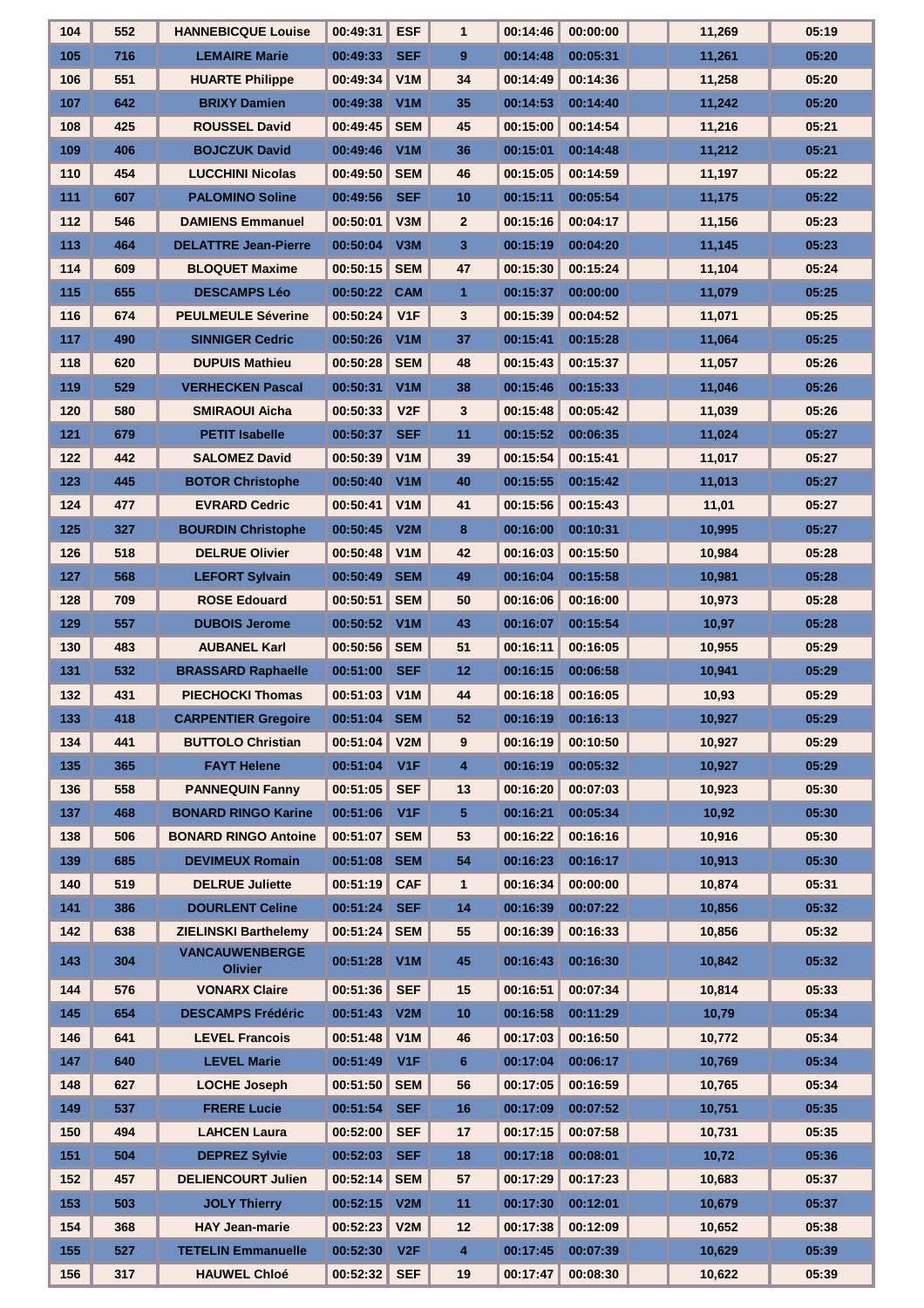| 157 | 347 | <b>HOURRIEZ François</b>                   | 00:52:32     | <b>SEM</b>       | 58              | 00:17:47 | 00:17:41 | 10,622 | 05:39 |
|-----|-----|--------------------------------------------|--------------|------------------|-----------------|----------|----------|--------|-------|
| 158 | 508 | <b>LEBBE Thomas</b>                        | 00:52:34     | V1M              | 47              | 00:17:49 | 00:17:36 | 10,615 | 05:39 |
| 159 | 507 | <b>SCHORIELS Sandrine</b>                  | 00:52:35     | V <sub>1F</sub>  | $\overline{7}$  | 00:17:50 | 00:07:03 | 10,612 | 05:39 |
| 160 | 323 | <b>LEFRANC Géraud</b>                      | 00:52:36     | <b>SEM</b>       | 59              | 00:17:51 | 00:17:45 | 10,608 | 05:39 |
| 161 | 631 | <b>MACRON Stephane</b>                     | 00:52:42     | V1M              | 48              | 00:17:57 | 00:17:44 | 10,588 | 05:40 |
| 162 | 451 | <b>GENAIN Francois</b>                     | 00:52:43     | V1M              | 49              | 00:17:58 | 00:17:45 | 10,585 | 05:40 |
| 163 | 385 | <b>CHOPIN Audrey</b>                       | 00:52:47     | <b>SEF</b>       | 20              | 00:18:02 | 00:08:45 | 10,572 | 05:41 |
| 164 | 704 | <b>JOGA Pierre</b>                         | 00:52:53     | <b>SEM</b>       | 60              | 00:18:08 | 00:18:02 | 10,552 | 05:41 |
| 165 | 677 | <b>SIMON Fabienne</b>                      | 00:52:59     | V1F              | 8               | 00:18:14 | 00:07:27 | 10,532 | 05:42 |
| 166 | 694 | <b>FOURNIER Izabela</b>                    | 00:52:59     | V <sub>1F</sub>  | 9               | 00:18:14 | 00:07:27 | 10,532 | 05:42 |
| 167 | 524 | <b>LEMAIRE Marie-Noelle</b>                | 00:53:01     | V <sub>1</sub> F | 10              | 00:18:16 | 00:07:29 | 10,525 | 05:42 |
| 168 | 656 | <b>SCILIPPA Aurelio</b>                    | 00:53:05     | V1M              | 50              | 00:18:20 | 00:18:07 | 10,512 | 05:42 |
| 169 | 501 | <b>VICTORIN Jerry</b>                      | 00:53:06     | V1M              | 51              | 00:18:21 | 00:18:08 | 10,508 | 05:43 |
| 170 | 500 | <b>LARDEMELLE Carole</b>                   | 00:53:08     | V2F              | 5               | 00:18:23 | 00:08:17 | 10,502 | 05:43 |
| 171 | 605 | <b>LINGOT Elsa</b>                         | 00:53:18     | <b>SEF</b>       | 21              | 00:18:33 | 00:09:16 | 10,469 | 05:44 |
| 172 | 350 | <b>BELLET Catherine</b>                    | 00:53:26     | V <sub>1</sub> F | 11              | 00:18:41 | 00:07:54 | 10,443 | 05:45 |
| 173 | 358 | <b>BELLET Aurélie</b>                      | 00:53:26     | V <sub>1F</sub>  | 12              | 00:18:41 | 00:07:54 | 10,443 | 05:45 |
| 174 | 630 | <b>PACARY Catherine</b>                    | 00:53:28     | V2F              | $6\phantom{1}6$ | 00:18:43 | 00:08:37 | 10,436 | 05:45 |
| 175 | 668 | <b>PIPON Nathalie</b>                      | 00:53:29     | V1F              | 13              | 00:18:44 | 00:07:57 | 10,433 | 05:45 |
| 176 | 652 | <b>VITTU Aurélie</b>                       | 00:53:32     | <b>SEF</b>       | 22              | 00:18:47 | 00:09:30 | 10,423 | 05:45 |
| 177 | 354 | <b>NATIER Catherine</b>                    | 00:53:34     | V2F              | $\overline{7}$  | 00:18:49 | 00:08:43 | 10,417 | 05:46 |
| 178 | 632 | <b>MACRON Myriam</b>                       | 00:53:35     | V1F              | 14              | 00:18:50 | 00:08:03 | 10,414 | 05:46 |
| 179 | 453 | <b>LE BOT Thierry</b>                      | 00:53:46     | V3M              | 4               | 00:19:01 | 00:08:02 | 10,378 | 05:47 |
| 180 | 680 | <b>CLASSE Michael</b>                      | 00:53:52     | V1M              | 52              | 00:19:07 | 00:18:54 | 10,359 | 05:48 |
| 181 | 493 | <b>AQUILANTI-PASCUZZI</b><br><b>Cécile</b> | 00:53:55     | <b>SEF</b>       | 23              | 00:19:10 | 00:09:53 | 10,349 | 05:48 |
| 182 | 377 | <b>LE BOT Natacha</b>                      | 00:53:56     | <b>SEF</b>       | 24              | 00:19:11 | 00:09:54 | 10.346 | 05:48 |
| 183 | 492 | <b>AQUILANTI Etienne</b>                   | 00:53:57     | <b>SEM</b>       | 61              | 00:19:12 | 00:19:06 | 10,343 | 05:48 |
| 184 | 582 | <b>ZDROJEWSKI Alexandre</b>                | 00:53:58     | V1M              | 53              | 00:19:13 | 00:19:00 | 10,34  | 05:48 |
| 185 | 708 | <b>CALLENS François</b>                    | 00:54:02 V2M |                  | 13              | 00:19:17 | 00:13:48 | 10,327 | 05:49 |
| 186 | 619 | <b>KUBOS Alexandre</b>                     | 00:54:04     | <b>SEM</b>       | 62              | 00:19:19 | 00:19:13 | 10,321 | 05:49 |
| 187 | 599 | <b>BLOND Nicolas</b>                       | 00:54:08     | <b>SEM</b>       | 63              | 00:19:23 | 00:19:17 | 10,308 | 05:49 |
| 188 | 563 | <b>FARGEAS Sébastien</b>                   | 00:54:11     | <b>SEM</b>       | 64              | 00:19:26 | 00:19:20 | 10,298 | 05:50 |
| 189 | 420 | <b>HUBERT Jérôme</b>                       | 00:54:12     | <b>SEM</b>       | 65              | 00:19:27 | 00:19:21 | 10,295 | 05:50 |
| 190 | 662 | <b>ROBBE Angélique</b>                     | 00:54:12     | <b>SEF</b>       | 25              | 00:19:27 | 00:10:10 | 10,295 | 05:50 |
| 191 | 661 | <b>TAVERNIER Mathieu</b>                   | 00:54:12     | <b>SEM</b>       | 66              | 00:19:27 | 00:19:21 | 10,295 | 05:50 |
| 192 | 637 | <b>LYONNET Philippe</b>                    | 00:54:17     | V1M              | 54              | 00:19:32 | 00:19:19 | 10,279 | 05:50 |
| 193 | 472 | <b>PAUL Geoffrey</b>                       | 00:54:23     | <b>SEM</b>       | 67              | 00:19:38 | 00:19:32 | 10,26  | 05:51 |
| 194 | 636 | <b>LALIER Nicolas</b>                      | 00:54:28     | V1M              | 55              | 00:19:43 | 00:19:30 | 10,245 | 05:51 |
| 195 | 553 | <b>WAROQUET David</b>                      | 00:54:37     | <b>SEM</b>       | 68              | 00:19:52 | 00:19:46 | 10,217 | 05:52 |
| 196 | 715 | <b>ROHART Manon</b>                        | 00:54:48     | V <sub>1</sub> F | 15              | 00:20:03 | 00:09:16 | 10,182 | 05:54 |
| 197 | 417 | <b>MIELCAREK Magalie</b>                   | 00:54:50     | V <sub>1</sub> F | 16              | 00:20:05 | 00:09:18 | 10,176 | 05:54 |
| 198 | 712 | <b>DUVERGER Lola</b>                       | 00:54:54     | <b>SEF</b>       | 26              | 00:20:09 | 00:10:52 | 10,164 | 05:54 |
| 199 | 670 | <b>FOURNET David</b>                       | 00:54:57     | V <sub>1</sub> M | 56              | 00:20:12 | 00:19:59 | 10,155 | 05:55 |
| 200 | 379 | <b>TALEFAISSE Jerôme</b>                   | 00:54:57     | V1M              | 57              | 00:20:12 | 00:19:59 | 10,155 | 05:55 |
| 201 | 540 | <b>BOUQUET Benjamin</b>                    | 00:55:02 SEM |                  | 69              | 00:20:17 | 00:20:11 | 10,139 | 05:55 |
| 202 | 678 | <b>BLOQUET Sophie</b>                      | 00:55:10     | <b>SEF</b>       | 27              | 00:20:25 | 00:11:08 | 10,115 | 05:56 |
| 203 | 541 | <b>ROUSSEL Virgile</b>                     | 00:55:12     | <b>SEM</b>       | 70              | 00:20:27 | 00:20:21 | 10,109 | 05:56 |
| 204 | 401 | <b>BEAUCOURT Damien</b>                    | 00:55:20     | <b>SEM</b>       | 71              | 00:20:35 | 00:20:29 | 10,084 | 05:57 |
| 205 | 469 | <b>COLIN Justine</b>                       | 00:55:21     | <b>SEF</b>       | 28              | 00:20:36 | 00:11:19 | 10,081 | 05:57 |
| 206 | 452 | <b>FLOND Marie</b>                         | 00:55:21     | <b>SEF</b>       | 29              | 00:20:36 | 00:11:19 | 10,081 | 05:57 |
| 207 | 378 | <b>TALEFAISSE Caroline</b>                 | 00:55:24     | V <sub>1</sub> F | 17              | 00:20:39 | 00:09:52 | 10,072 | 05:57 |
| 208 | 686 | <b>DEPLANQUES Willy</b>                    | 00:55:36     | V1M              | 58              | 00:20:51 | 00:20:38 | 10,036 | 05:59 |
|     |     |                                            |              |                  |                 |          |          |        |       |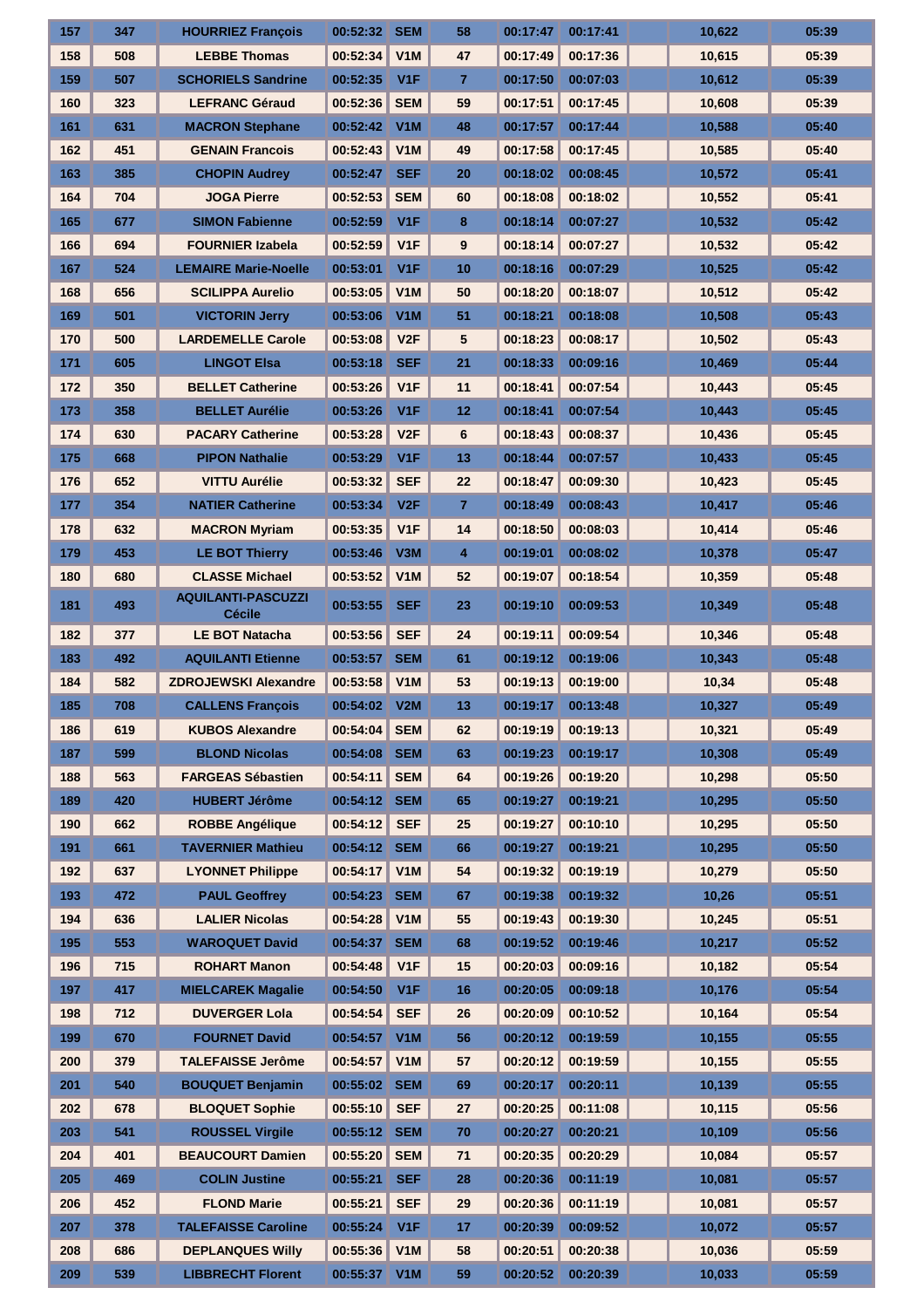| 210 | 396 | <b>BENTEIN Estelle</b>       | 00:55:37     | V <sub>1</sub> F | 18             | 00:20:52 | 00:10:05          | 10.033 | 05:59 |
|-----|-----|------------------------------|--------------|------------------|----------------|----------|-------------------|--------|-------|
| 211 | 616 | <b>VERDONCK Audrey</b>       | 00:55:41     | <b>SEF</b>       | 30             | 00:20:56 | 00:11:39          | 10,021 | 05:59 |
| 212 | 360 | <b>BERNACKI Hélène</b>       | 00:55:45     | V <sub>1F</sub>  | 19             | 00:21:00 | 00:10:13          | 10,009 | 06:00 |
| 213 | 372 | <b>CHAPRON Cassandra</b>     | 00:55:51     | <b>ESF</b>       | $\overline{2}$ | 00:21:06 | 00:06:20          | 9,991  | 06:00 |
| 214 | 646 | <b>CARLONE Jean marie</b>    | 00:55:52     | V2M              | 14             | 00:21:07 | 00:15:38          | 9,988  | 06:00 |
| 215 | 645 | <b>CHIOMENTO Jacques</b>     | 00:55:54     | V4M              | $\mathbf{1}$   | 00:21:09 | 00:00:00          | 9,982  | 06:01 |
| 216 | 572 | <b>VERSTICHEL Vincent</b>    | 00:56:04     | <b>SEM</b>       | 72             | 00:21:19 | 00:21:13          | 9,952  | 06:02 |
| 217 | 489 | <b>SINNIGER Julie</b>        | 00:56:20     | V <sub>1</sub> F | 20             | 00:21:35 | 00:10:48          | 9,905  | 06:03 |
| 218 | 699 | <b>BENAISSA Marie-astrid</b> | 00:56:20     | V <sub>1</sub> F | 21             | 00:21:35 | 00:10:48          | 9,905  | 06:03 |
| 219 | 600 | <b>LEMAL Gautier</b>         | 00:56:22     | <b>SEM</b>       | 73             | 00:21:37 | 00:21:31          | 9,899  | 06:04 |
| 220 | 321 | <b>GREVET Sandy</b>          | 00:56:25     | V <sub>1</sub> F | 22             | 00:21:40 | 00:10:53          | 9,891  | 06:04 |
| 221 | 618 | <b>JASIAK Stephan</b>        | 00:56:25     | V1M              | 60             | 00:21:40 | 00:21:27          | 9,891  | 06:04 |
| 222 | 397 | <b>FRANÇOIS Lucien</b>       | 00:56:32     | <b>SEM</b>       | 74             | 00:21:47 | 00:21:41          | 9,87   | 06:05 |
| 223 | 650 | <b>DUVAL Maxime</b>          | 00:56:38     | V1M              | 61             | 00:21:53 | 00:21:40          | 9,853  | 06:05 |
| 224 | 422 | <b>PRZYDROZNY Adeline</b>    | 00:56:51     | <b>SEF</b>       | 31             | 00:22:06 | 00:12:49          | 9,815  | 06:07 |
| 225 | 467 | <b>CONREUR Camille</b>       | 00:57:02     | <b>SEF</b>       | 32             | 00:22:17 | 00:13:00          | 9,784  | 06:08 |
| 226 | 466 | <b>CONREUR Philippe</b>      | 00:57:02     | V2M              | 15             | 00:22:17 | 00:16:48          | 9,784  | 06:08 |
| 227 | 577 | <b>LITTAYE Aurélie</b>       | 00:57:08     | V1F              | 23             | 00:22:23 | 00:11:36          | 9,767  | 06:09 |
| 228 | 369 | <b>KACZOR Bernard</b>        | 00:57:09     | V1M              | 62             | 00:22:24 | 00:22:11          | 9,764  | 06:09 |
| 229 | 585 | <b>DELEPLANQUE Jessie</b>    | 00:57:12     | V <sub>1F</sub>  | 24             | 00:22:27 | 00:11:40          | 9,755  | 06:09 |
| 230 | 437 | <b>CHEVALIER Jean luc</b>    | 00:57:13     | V2M              | 16             | 00:22:28 | 00:16:59          | 9,752  | 06:09 |
| 231 | 439 | <b>STRZYZEWSKI Aurélia</b>   | 00:57:13     | <b>SEF</b>       | 33             | 00:22:28 | 00:13:11          | 9,752  | 06:09 |
| 232 | 320 | <b>CASSORET Bertrand</b>     | 00:57:25     | V2M              | 17             | 00:22:40 | 00:17:11          | 9,718  | 06:10 |
| 233 | 341 | DA NAZARÉ Stéphanie          | 00:57:25     | V <sub>1</sub> F | 25             | 00:22:40 | 00:11:53          | 9,718  | 06:10 |
| 234 | 695 | <b>DUTRIAUX Alexis</b>       | 00:57:36     | <b>SEM</b>       | 75             | 00:22:51 | 00:22:45          | 9,688  | 06:12 |
| 235 | 345 | <b>PRONNIER Julien</b>       | 00:57:37     | <b>SEM</b>       | 76             | 00:22:52 | 00:22:46          | 9,685  | 06:12 |
| 236 | 525 | <b>PÉRU Ludovic</b>          | 00:57:37     | V <sub>1</sub> M | 63             | 00:22:52 | 00:22:39          | 9,685  | 06:12 |
| 237 | 491 | <b>LEQUINT Monique</b>       | 00:57:38     | V3F              | $\mathbf{1}$   | 00:22:53 | 00:00:00          | 9,682  | 06:12 |
| 238 | 673 | <b>COUSTENOBLE Bruno</b>     | 00:57:38     | V2M              | 18             | 00:22:53 | 00:17:24          | 9,682  | 06:12 |
| 239 | 480 | <b>BONDUELLE Céline</b>      | 00:57:39 SEF |                  | 34             |          | 00:22:54 00:13:37 | 9,679  | 06:12 |
| 240 | 696 | <b>NONCLERCQ Caroline</b>    | 00:57:46     | V <sub>1</sub> F | 26             | 00:23:01 | 00:12:14          | 9,66   | 06:13 |
| 241 | 710 | <b>ROSE Alexandra</b>        | 00:57:46     | <b>SEF</b>       | 35             | 00:23:01 | 00:13:44          | 9,66   | 06:13 |
| 242 | 371 | <b>STYZA Charlotte</b>       | 00:57:47     | <b>SEF</b>       | 36             | 00:23:02 | 00:13:45          | 9,657  | 06:13 |
| 243 | 370 | <b>BEAUCAMP Mathieu</b>      | 00:57:47     | <b>SEM</b>       | 77             | 00:23:02 | 00:22:56          | 9,657  | 06:13 |
| 244 | 462 | <b>THOMAS Adeline</b>        | 00:57:50     | <b>SEF</b>       | 37             | 00:23:05 | 00:13:48          | 9,648  | 06:13 |
| 245 | 461 | <b>COLSENET Émilie</b>       | 00:57:51     | <b>SEF</b>       | 38             | 00:23:06 | 00:13:49          | 9,646  | 06:13 |
| 246 | 594 | <b>MAZIÈRE Frédéric</b>      | 00:57:51     | V2M              | 19             | 00:23:06 | 00:17:37          | 9,646  | 06:13 |
| 247 | 337 | <b>PASBECQ Christophe</b>    | 00:57:53     | V2M              | 20             | 00:23:08 | 00:17:39          | 9,64   | 06:13 |
| 248 | 683 | <b>HOLLANDRE Didier</b>      | 00:58:17     | V2M              | 21             | 00:23:32 | 00:18:03          | 9,574  | 06:16 |
| 249 | 698 | <b>DELCOURT Kevin</b>        | 00:58:21     | <b>SEM</b>       | 78             | 00:23:36 | 00:23:30          | 9,563  | 06:16 |
| 250 | 403 | <b>CHANTIER Aline</b>        | 00:58:32     | <b>ESF</b>       | 3              | 00:23:47 | 00:09:01          | 9,533  | 06:18 |
| 251 | 707 | <b>HEMERY FLORIANE</b>       | 00:58:36     | <b>SEF</b>       | 39             | 00:23:51 | 00:14:34          | 9,522  | 06:18 |
| 252 | 706 | <b>PRUVOT Gaelle</b>         | 00:58:36     | V <sub>1</sub> F | 27             | 00:23:51 | 00:13:04          | 9,522  | 06:18 |
| 253 | 603 | <b>LEMAY Malvina</b>         | 00:58:43     | <b>SEF</b>       | 40             | 00:23:58 | 00:14:41          | 9,503  | 06:19 |
| 254 | 330 | <b>BONNAY Lucile</b>         | 00:58:47     | <b>SEF</b>       | 41             | 00:24:02 | 00:14:45          | 9,492  | 06:19 |
| 255 | 625 | <b>PHILIPPINE Loche</b>      | 00:58:54     | <b>ESF</b>       | 4              | 00:24:09 | 00:09:23          | 9,474  | 06:20 |
| 256 | 626 | <b>DE MOUINS Hubert</b>      | 00:58:54     | V2M              | 22             | 00:24:09 | 00:18:40          | 9,474  | 06:20 |
| 257 | 362 | <b>ROTTENFUS Audrey</b>      | 00:59:06     | <b>SEF</b>       | 42             | 00:24:21 | 00:15:04          | 9,442  | 06:21 |
| 258 | 310 | <b>COPIN Karine</b>          | 00:59:16     | <b>SEF</b>       | 43             | 00:24:31 | 00:15:14          | 9,415  | 06:22 |
| 259 | 373 | <b>MILDE Perrine</b>         | 00:59:23     | V1F              | 28             | 00:24:38 | 00:13:51          | 9,397  | 06:23 |
| 260 | 374 | <b>DUQUESNOY Dorothée</b>    | 00:59:23     | <b>SEF</b>       | 44             | 00:24:38 | 00:15:21          | 9,397  | 06:23 |
| 261 | 586 | <b>MEAUX Christine</b>       | 00:59:23     | V1F              | 29             | 00:24:38 | 00:13:51          | 9,397  | 06:23 |
| 262 | 498 | <b>SODKIEWICZ Marie</b>      | 00:59:27     | <b>SEF</b>       | 45             | 00:24:42 | 00:15:25          | 9,386  | 06:24 |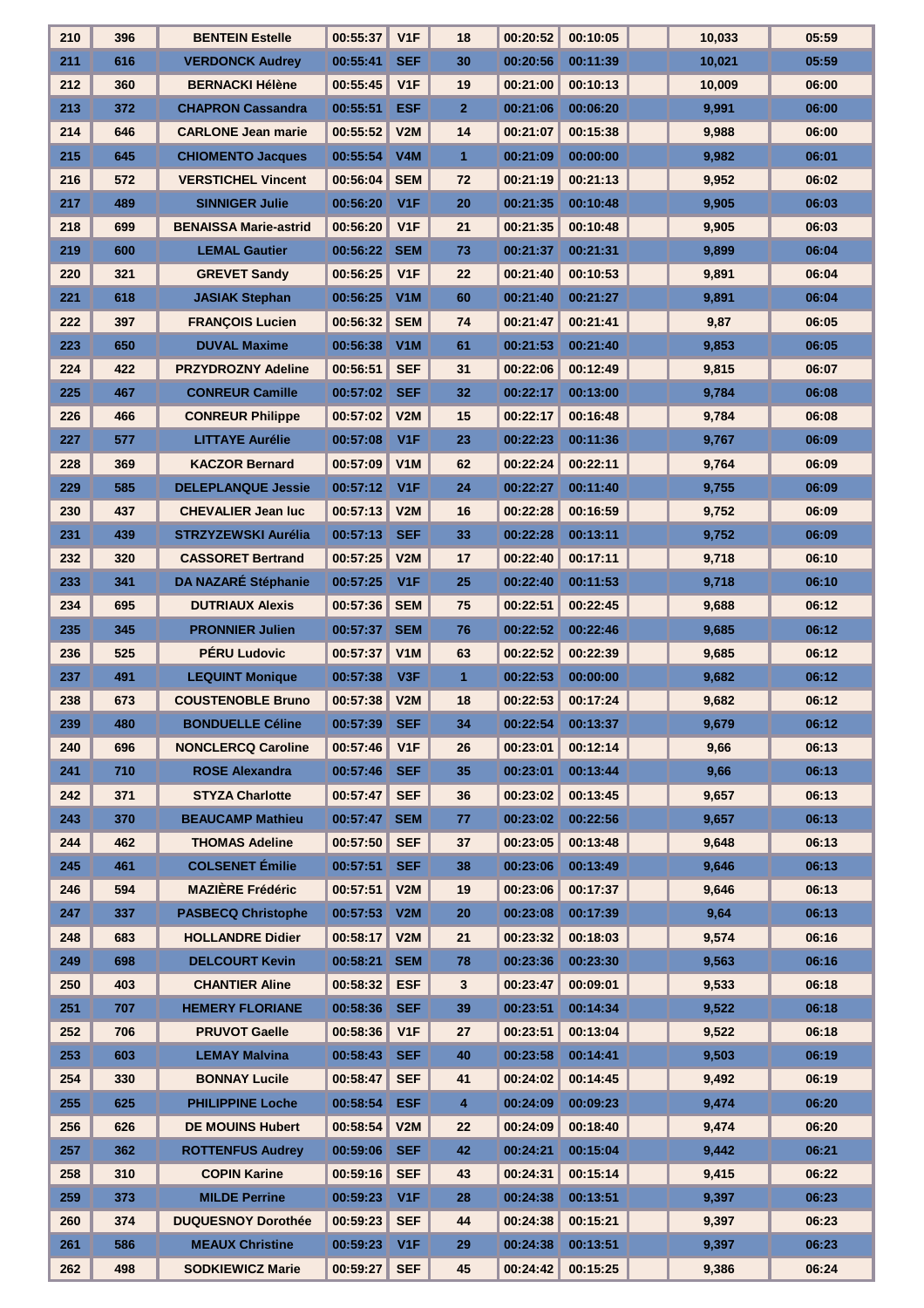| 263 | 497 | <b>DELBECQ Alexandre</b>    | 00:59:27       | V <sub>1</sub> M | 64             | 00:24:42 | 00:24:29            | 9,386 | 06:24 |
|-----|-----|-----------------------------|----------------|------------------|----------------|----------|---------------------|-------|-------|
| 264 | 499 | <b>DEUDON Guy</b>           | 00:59:27       | V2M              | 23             | 00:24:42 | 00:19:13            | 9,386 | 06:24 |
| 265 | 602 | <b>DUQUESNOY Clément</b>    | 00:59:39       | <b>SEM</b>       | 79             | 00:24:54 | 00:24:48            | 9,355 | 06:25 |
| 266 | 621 | <b>FRESIER Alexandre</b>    | 01:00:06       | <b>SEM</b>       | 80             | 00:25:21 | 00:25:15            | 9,285 | 06:28 |
| 267 | 516 | <b>SAGET Didier</b>         | 01:00:21       | V2M              | 24             | 00:25:36 | 00:20:07            | 9,246 | 06:29 |
| 268 | 569 | <b>STASZAK Anne line</b>    | 01:00:29       | <b>SEF</b>       | 46             | 00:25:44 | 00:16:27            | 9,226 | 06:30 |
| 269 | 554 | <b>ROBIN Nadege</b>         | 01:00:31       | V <sub>1</sub> F | 30             | 00:25:46 | 00:14:59            | 9,221 | 06:30 |
| 270 | 555 | <b>MESSEANT Cedric</b>      | 01:00:31       | V1M              | 65             | 00:25:46 | 00:25:33            | 9,221 | 06:30 |
| 271 | 486 | <b>AGNERAY Marjolene</b>    | 01:00:32       | <b>SEF</b>       | 47             | 00:25:47 | 00:16:30            | 9,218 | 06:31 |
| 272 | 349 | <b>CLERBOUT Olivia</b>      | 01:00:33       | <b>SEF</b>       | 48             | 00:25:48 | 00:16:31            | 9,216 | 06:31 |
| 273 | 395 | <b>POLART Véréna</b>        | 01:00:34       | <b>SEF</b>       | 49             | 00:25:49 | 00:16:32            | 9,213 | 06:31 |
| 274 | 447 | <b>GITS Claire</b>          | 01:00:34       | <b>ESF</b>       | 5              | 00:25:49 | 00:11:03            | 9,213 | 06:31 |
| 275 | 446 | <b>GRENU Louis</b>          | 01:00:35       | <b>ESM</b>       | $\overline{2}$ | 00:25:50 | 00:25:50            | 9,21  | 06:31 |
| 276 | 355 | <b>LEGUAY Jerome</b>        | 01:00:37       | V1M              | 66             | 00:25:52 | 00:25:39            | 9,205 | 06:31 |
| 277 | 389 | <b>CARETTE Adeline</b>      | 01:00:39       | <b>SEF</b>       | 50             | 00:25:54 | 00:16:37            | 9,2   | 06:31 |
| 278 | 388 | <b>POUPÉ Anthime</b>        | 01:00:39       | <b>SEM</b>       | 81             | 00:25:54 | 00:25:48            | 9,2   | 06:31 |
| 279 | 328 | <b>BOURDIN Sandrine</b>     | 01:00:41       | V <sub>1F</sub>  | 31             | 00:25:56 | 00:15:09            | 9,195 | 06:32 |
| 280 | 601 | <b>STEINER Marion</b>       | 01:00:42       | <b>SEF</b>       | 51             | 00:25:57 | 00:16:40            | 9,193 | 06:32 |
| 281 | 643 | <b>FREVILLE Laury</b>       | 01:00:43       | <b>SEF</b>       | 52             | 00:25:58 | 00:16:41            | 9,19  | 06:32 |
| 282 | 578 | <b>CHARLUTEAU Cyril</b>     | 01:00:51       | V1M              | 67             | 00:26:06 | 00:25:53            | 9,17  | 06:33 |
| 283 | 463 | <b>DELBECQ Fabien</b>       | 01:00:51       | <b>SEM</b>       | 82             | 00:26:06 | 00:26:00            | 9,17  | 06:33 |
| 284 | 681 | <b>LETHO Catherine</b>      | 01:00:54       | V <sub>2</sub> F | 8              | 00:26:09 | 00:16:03            | 9,163 | 06:33 |
| 285 | 648 | <b>CHARRIER Helene</b>      | 01:00:55       | <b>SEF</b>       | 53             | 00:26:10 | 00:16:53            | 9,16  | 06:33 |
| 286 | 581 | <b>THERET Amelie</b>        | 01:00:56       | <b>SEF</b>       | 54             | 00:26:11 | 00:16:54            | 9,158 | 06:33 |
| 287 | 649 | <b>ISAMBOURG Sophie</b>     | 01:00:58       | <b>SEF</b>       | 55             | 00:26:13 | 00:16:56            | 9,153 | 06:33 |
| 288 | 629 | <b>PARAIN Nathalie</b>      | 01:01:00       | V <sub>1F</sub>  | 32             | 00:26:15 | 00:15:28            | 9,148 | 06:34 |
| 289 | 383 | <b>CAMUS Christine</b>      | 01:01:13       | V2F              | 9              | 00:26:28 | 00:16:22            | 9,115 | 06:35 |
| 290 | 366 | <b>FAYT Jérôme</b>          | 01:01:15       | V1M              | 68             | 00:26:30 | 00:26:17            | 9,11  | 06:35 |
| 291 | 384 | <b>BERNARD Brigitte</b>     | 01:01:18       | V <sub>3F</sub>  | $\overline{2}$ | 00:26:33 | 00:03:40            | 9,103 | 06:35 |
| 292 | 382 | <b>LELIEVRE Marine</b>      | $01:01:18$ SEF |                  | 56             |          | $00:26:33$ 00:17:16 | 9,103 | 06:35 |
| 293 | 550 | <b>COUSIN Aline</b>         | 01:01:26       | V <sub>1</sub> F | 33             | 00:26:41 | 00:15:54            | 9,083 | 06:36 |
| 294 | 628 | <b>CAMPAGNE Frederic</b>    | 01:01:30       | V1M              | 69             | 00:26:45 | 00:26:32            | 9,073 | 06:37 |
| 295 | 421 | <b>BOULANGER Elise</b>      | 01:01:30       | <b>SEF</b>       | 57             | 00:26:45 | 00:17:28            | 9,073 | 06:37 |
| 296 | 336 | <b>VANDERHAEGHE Claire</b>  | 01:02:06       | V1F              | 34             | 00:27:21 | 00:16:34            | 8,986 | 06:41 |
| 297 | 595 | <b>MAZIÈRE Sandrine</b>     | 01:02:10       | V <sub>1</sub> F | 35             | 00:27:25 | 00:16:38            | 8,976 | 06:41 |
| 298 | 481 | <b>GUILLOT Clara</b>        | 01:02:11       | <b>SEF</b>       | 58             | 00:27:26 | 00:18:09            | 8,973 | 06:41 |
| 299 | 482 | <b>DAVID François</b>       | 01:02:11       | <b>SEM</b>       | 83             | 00:27:26 | 00:27:20            | 8,973 | 06:41 |
| 300 | 665 | <b>CAUDRON Angelique</b>    | 01:02:13       | V1F              | 36             | 00:27:28 | 00:16:41            | 8,969 | 06:41 |
| 301 | 666 | <b>CHEVALIER Camille</b>    | 01:02:16       | V <sub>1</sub> F | 37             | 00:27:31 | 00:16:44            | 8,961 | 06:42 |
| 302 | 488 | <b>AMBRE Christelle</b>     | 01:02:36       | <b>SEF</b>       | 59             | 00:27:51 | 00:18:34            | 8,914 | 06:44 |
| 303 | 409 | <b>LEROY Florent</b>        | 01:02:38       | <b>SEM</b>       | 84             | 00:27:53 | 00:27:47            | 8,909 | 06:44 |
| 304 | 534 | <b>FRETIN Sophie</b>        | 01:02:41       | <b>SEF</b>       | 60             | 00:27:56 | 00:18:39            | 8,902 | 06:44 |
| 305 | 346 | <b>LOIR Emilie</b>          | 01:03:01       | <b>SEF</b>       | 61             | 00:28:16 | 00:18:59            | 8,855 | 06:47 |
| 306 | 344 | <b>LANVIN David</b>         | 01:03:02       | <b>SEM</b>       | 85             | 00:28:17 | 00:28:11            | 8,852 | 06:47 |
| 307 | 343 | <b>LEROY Anne</b>           | 01:03:02       | <b>SEF</b>       | 62             | 00:28:17 | 00:19:00            | 8,852 | 06:47 |
| 308 | 438 | <b>DEVISE Sandrine</b>      | 01:03:05       | V <sub>1</sub> F | 38             | 00:28:20 | 00:17:33            | 8,845 | 06:47 |
| 309 | 412 | <b>MUSTIN Isabelle</b>      | 01:03:11       | V2F              | 10             | 00:28:26 | 00:18:20            | 8,831 | 06:48 |
| 310 | 436 | <b>VILLAIN Stéphane</b>     | 01:03:11       | V <sub>1</sub> M | 70             | 00:28:26 | 00:28:13            | 8,831 | 06:48 |
| 311 | 615 | <b>LEDUC Marie laure</b>    | 01:03:17       | <b>SEF</b>       | 63             | 00:28:32 | 00:19:15            | 8,817 | 06:48 |
| 312 | 559 | <b>GARNIER Alexandra</b>    | 01:03:17       | <b>SEF</b>       | 64             | 00:28:32 | 00:19:15            | 8,817 | 06:48 |
| 313 | 443 | <b>BIERNACKI Estelle</b>    | 01:03:21       | V <sub>1</sub> F | 39             | 00:28:36 | 00:17:49            | 8,808 | 06:49 |
| 314 | 428 | <b>VANDERMERSCH Thibaut</b> | 01:03:27       | <b>SEM</b>       | 86             | 00:28:42 | 00:28:36            | 8,794 | 06:49 |
|     |     |                             |                |                  |                |          |                     |       |       |
| 315 | 588 | <b>PATOUX Aurore</b>        | 01:03:29       | <b>SEF</b>       | 65             | 00:28:44 | 00:19:27            | 8,79  | 06:50 |